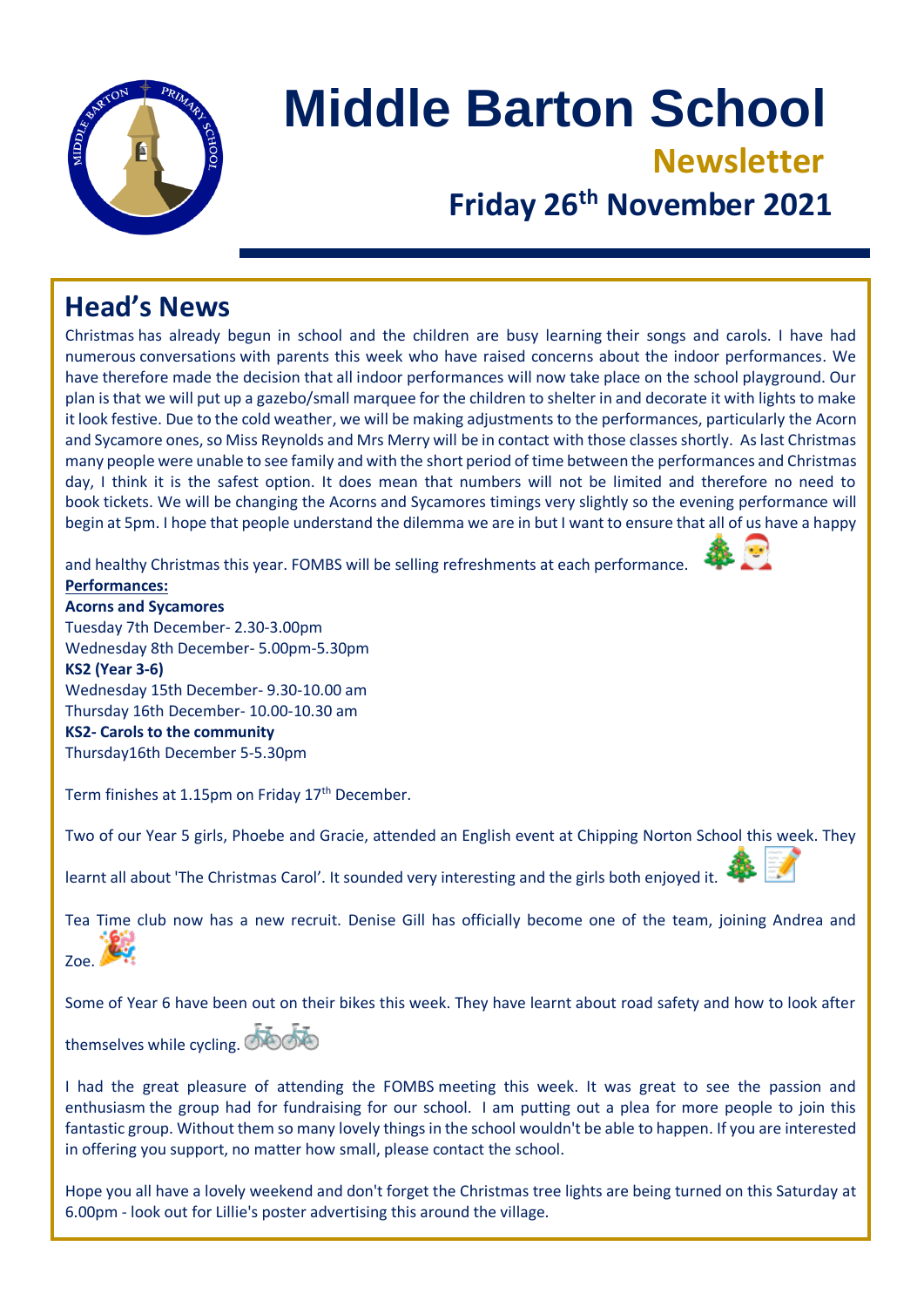### **FOMBS General Report for 2020-21**

Thank you to those who attended the FOMBS Annual General Meeting on Wednesday.

The purpose of FOMBS is to raise money so that all the children in the school can enjoy supplementary things. With the Covid pandemic, it is quite difficult to hold fund-raising events.

Some of the things that FOMBS has funded recently are the Running Path, equipment for Outdoor Learning, school reader books and other reading books for every classroom, and FOMBS is usually involved in providing the Christmas treat(s) for the children.

If you value these provisions for your child(ren), please continue to support FOMBS events, and consider whether you could spare any time to assist at an event, or share your ideas about an event that you would like to see happen at school.

#### **We would like to share the General Report with all parents:**

As might be expected after a pandemic, nothing is quite the same as before in terms of ordinary FOMBS activities. Since last year's AGM fund-raising has been limited by Covid regulations and restrictions, and meetings have been held via Zoom.

Christmas fund-raising consisted of a virtual raffle and some stalls outside the school gates, plus the children designing Christmas cards.

After the early Spring lock-down, restrictions eased only gradually and no 'Summer fayre' was permitted. A virtual Summer Raffle took place but was not very well supported, possibly due to the price of tickets compared to our usual 'real-life' raffles.

In the Autumn we were pleased to be allowed to organise our Village Fireworks Night as pre-Covid since outdoor events are deemed less risky for infection. This was a huge success (see Treasurer's report). Many thanks for the great effort from all the Committee, staff, friends and volunteers from the community who ensured this success.

As we are a small Committee with a Chair and not currently meeting in person, it is guite taxing to fundraise effectively at the moment. There will be no indoor Christmas Fayre again this year, and whilst we

## **Come and join the Governors**



Are you interested in helping Middle Barton School be the best it can be for the children in our village? As Governors, our role is to support and challenge the school leaders and to work together to ensure continued progress and improvement for the school and all its pupils. We are a small but committed governing body and we really need some new members to strengthen our team.

We have new opportunities for parents to become involved, and we are sure that amongst our parent body we have people with a range of skills and expertise that could contribute to the work we do behind the scenes. We are particularly looking for those of you with an interest or experience in chairing a governing body, and in finance and budget monitoring, but we would be really interested to hear from you if you are keen to join us and willing to develop your current skill set. The River Learning Trust provides excellent training on a range of themes to enable us to help the school run effectively.

We usually meet every 6-8 weeks so if you are interested and or have questions please get in touch! You can reach us via the school office or email [CoG@middlebartonschool.org.](mailto:CoG@middlebartonschool.org)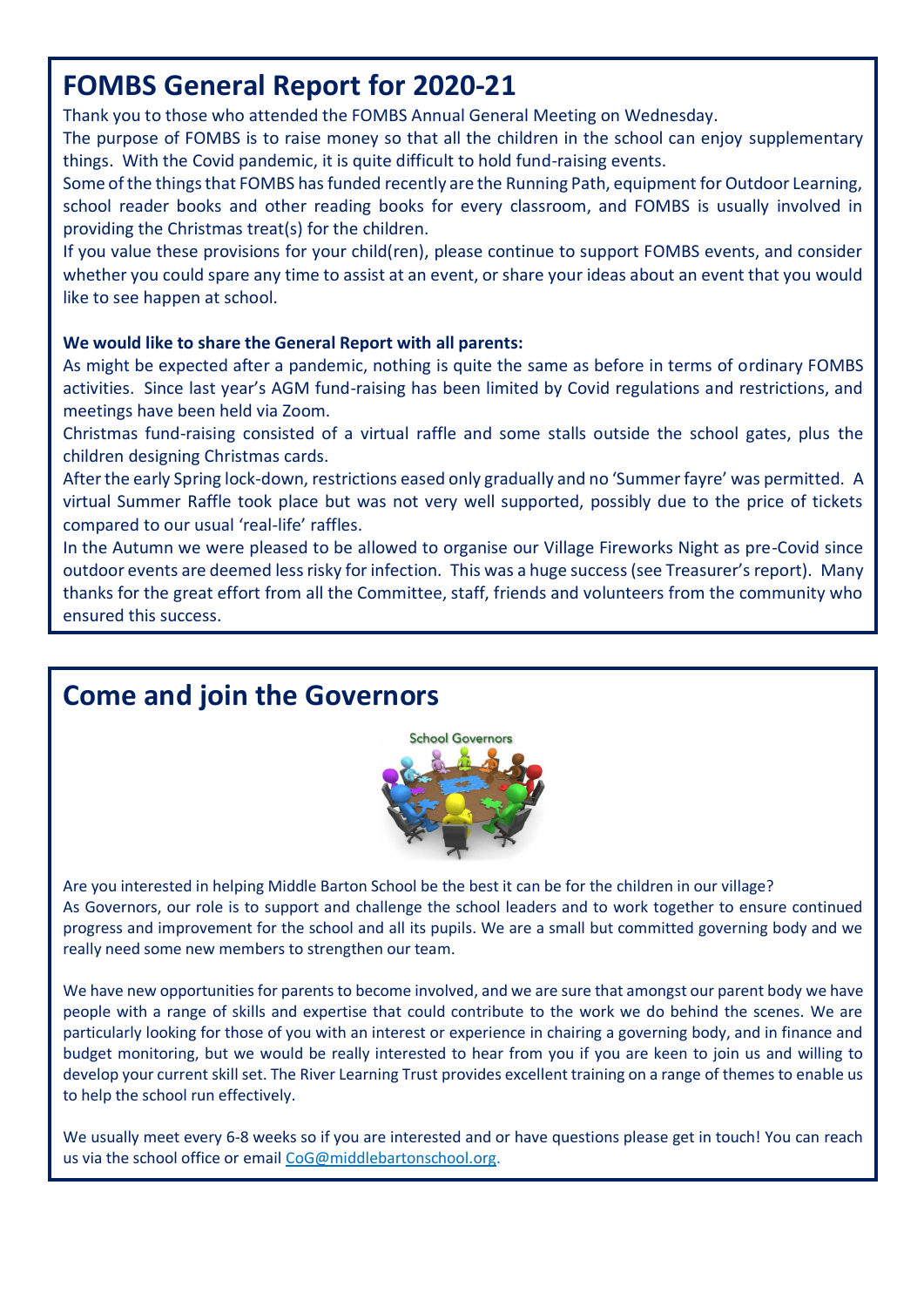### **Morning run**

Congratulations to these pupils who have completed their Half Marathon this week: **Jozef, Alex W, Henry**

This week also sees us congratulate the first people to complete One-and-a-half Marathons (this is 234 laps): **Alfie, Jonathan, Harvey**

Mrs Henderson has calculated that as a whole school you have now run 1049 miles!

We have been very pleased about how many children have continued participating in Morning Run after they have received a certificate for their Half Marathon. It is great to see that people feel the benefit of a little exercise in the mornings to get them ready for a day at school, and also like to set themselves another challenge! There are now plenty more pupils heading towards their Marathon certificate, and their oneand-a-half Marathon certificate!

It is also good to see that pupils are still coming to try out Morning Run, even if they never have before. Remember – it's never too late to start; just keep turning up and going round the track and you will get to 78 laps sooner or later!

Special mentions: Lillie, Kieron, Emilia, Eden, James, Harris, Elise, John, Harry B, Poppy, Arden-Beau, Millie.